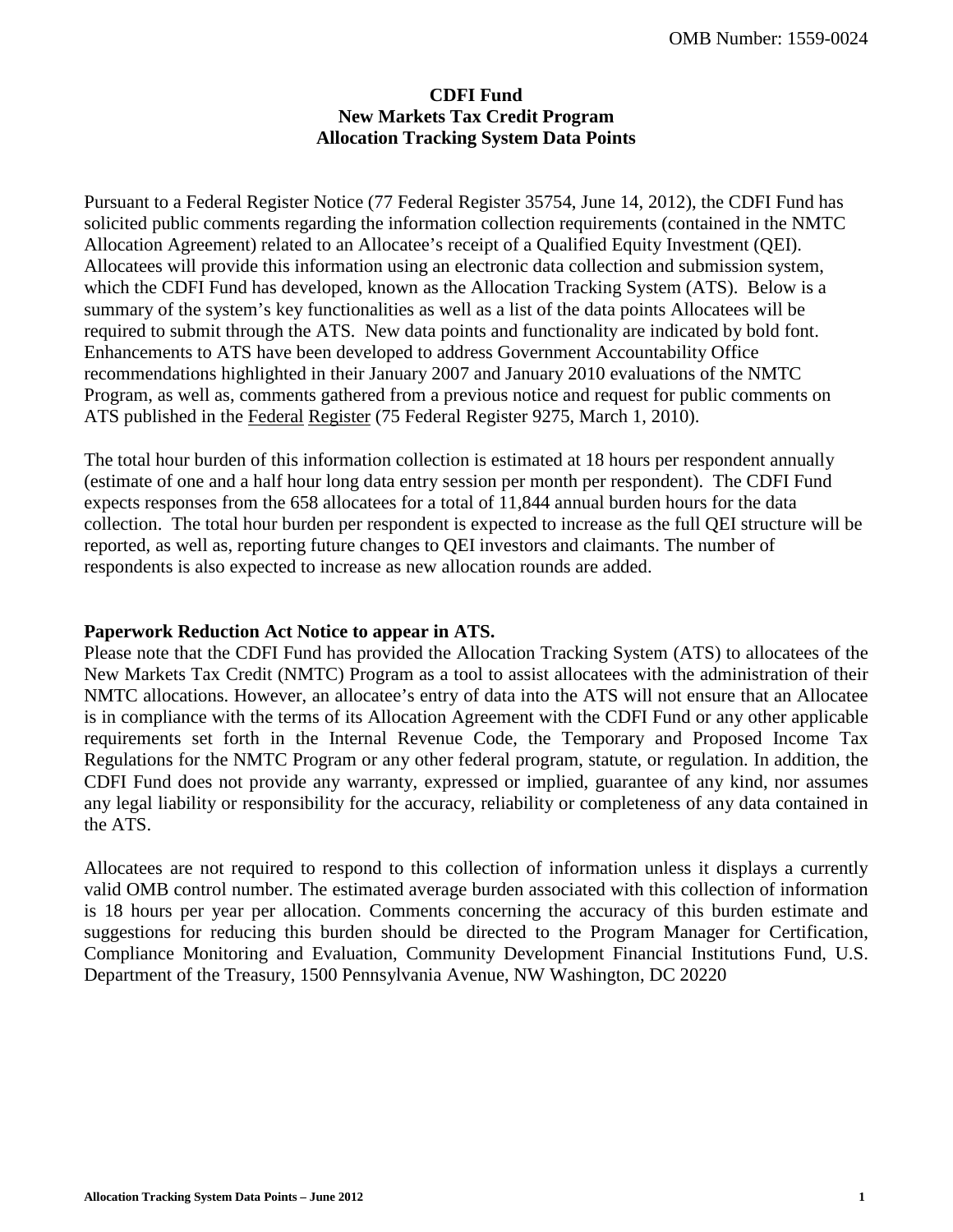### **Key Definitions**

- (1) *Tier N Investors* are those who directly provide QEIs to an allocatee or its eligible subsidiary CDEs.
- (2) *Tier N+1 Investors* are the partners and/or members of a Tier N Investor with a pass-through structure (e.g., a limited liability company or limited partnership).

### **Summary of Key System Functionalities**

# **Asterisk indicates new functionality and required data field.**

Allocatees will have the ability to:

- Enter and save data regarding any transfer of allocations to eligible subsidiary CDEs;
- **Enter and save data regarding the providers of QEIs for all pass-through entities;\***
- **Enter and save individual investor contributions (equity and debt) at all tiers;\***
- **Enter price of NMTC at QEI issuance;\***
- **Enter dollar amount of public and private sources of funds contributed to QEI;\***
- **Identify new NMTC claimants when original investor sells its interest in a CDE;\***
- **Retrieve prior investor information when reporting new QEI;\***
- Generate and submit the requisite email notification to the CDFI Fund regarding receipt of a QEI;
- Continually view QEI data that has already been finalized submitted to the CDFI Fund;
- Print PDF reports on submitted QEI data; and
- Download submitted QEI data in comma-delimited format, which is compatible with most spreadsheet software such as Excel.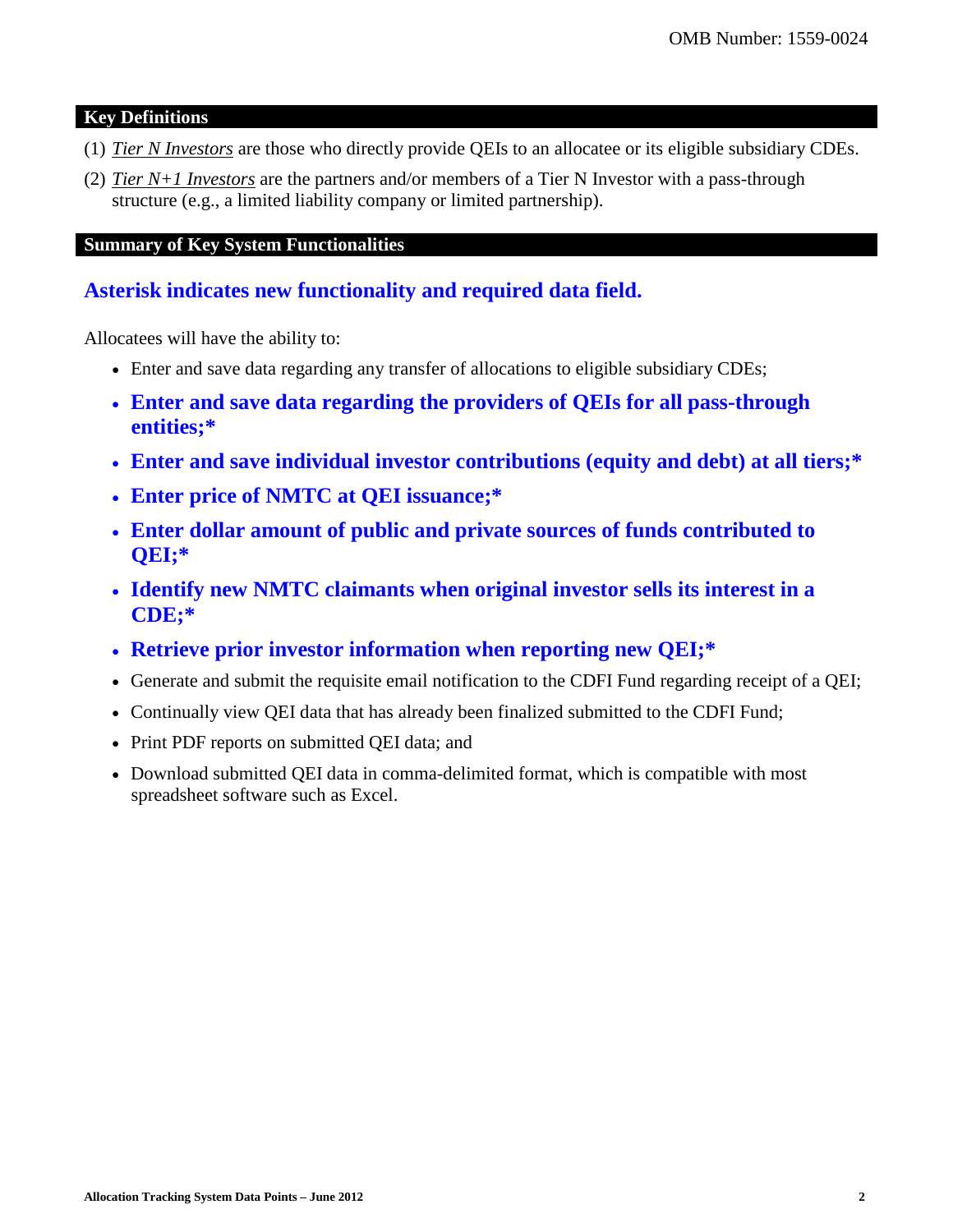### **List of Data Points**

Using the ATS, allocatees will be required to submit the following information to the CDFI Fund regarding:

### **Allocation Transfers to Eligible Subsidiary CDEs**

- (1) Name of the subsidiary CDE to which the allocatee is transferring allocations
- (2) Total amount of allocations transferred to the subsidiary CDE

# **QEIs**

- (3) Name of the CDE that issued the QEI (e.g., the allocatee or an eligible subsidiary CDE that received a transfer of allocations)
- (4) Amount of the QEI at original issue
- (5) **Amount of QEI from private sources\***
- (6) **Amount of QEI from public sources\***
- (7) Date of the original QEI
- (8) **Is the issuing CDE an affiliate or subsidiary of an entity that files a consolidated tax return?\***
- (9) **Name of the parent taxpayer with whom the issuing CDE files a consolidated tax return.\***
- (10) **TIN of the parent taxpayer with whom the issuing CDE files a consolidated tax return.\***

## **Tier N Investors**

- (11) Name of the Tier N Investor(s) who provided the QEI
- (12) Type of investor (e.g., regulated bank, venture fund, real estate developer, individual, etc.)
- (13) Indication if this is a new investor
- (14) Indication if this is an affiliated investor
- (15) Investment amount
- (16) Form of the QEI (e.g., stock or capital interest)
- (17) **Amount from private sources\***
- (18) **Amount from public sources\***
- (19) Taxpayer identification number (TIN)
- (20) DUNS number
- (21) Anticipated rate of return
- (22) **Price per dollar of NMTC tax credit\***
- (23) **Tax Credit Amount (i.e. NMTC eligible to be claimed)\***
- (24) Full address (including street address, city, state, and zip code)
- (25) Phone number
- (26) Email address
- (27) Indication if the Tier N Investor is a pass-through entity;